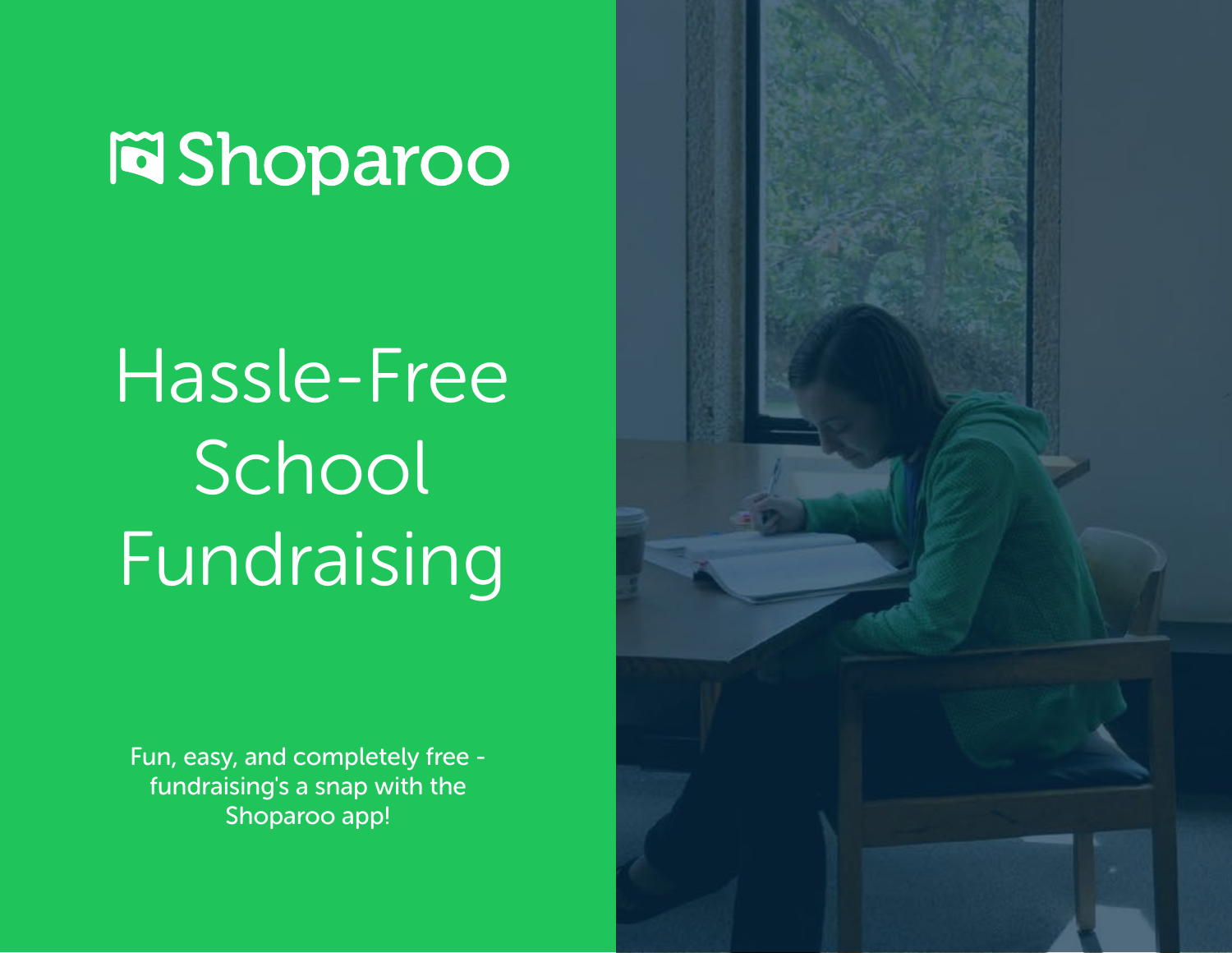### How does Shoparoo work?







### Shop

1. Shop for any product, at any store

Snap

2. Take a picture of your receipt

**Earn** 

3. Earn cash donations & sweepstakes entries

Available now on the App Store

Get it on Google play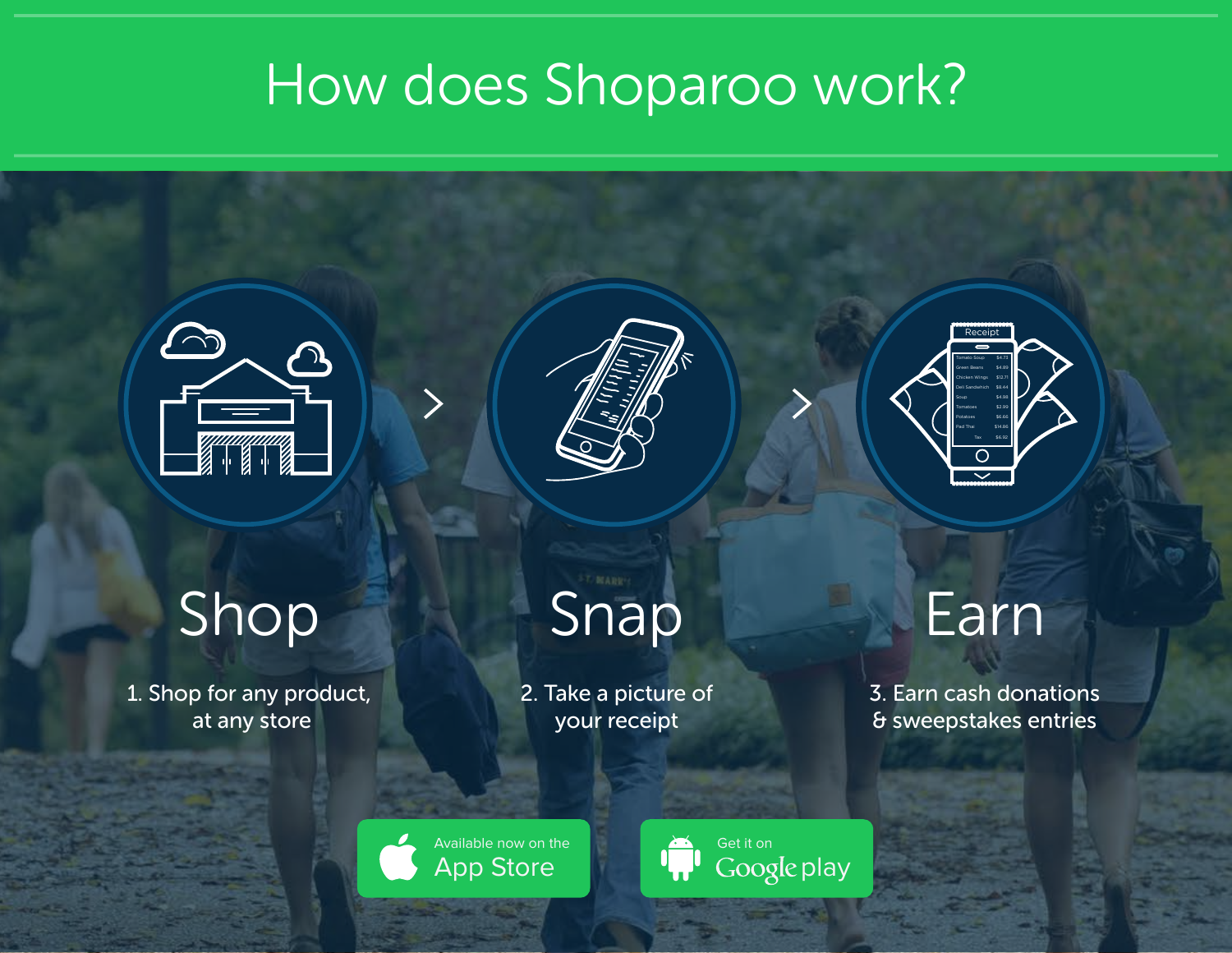#### What types of receipts count?

| <b>Grocery Retailers</b>    |                             | <b>Other Retailers</b>          |                           |
|-----------------------------|-----------------------------|---------------------------------|---------------------------|
| Roo Points (cash donations) |                             | <b>Entries Into Sweepstakes</b> |                           |
| <b>Grocery stores</b>       | <b>Super centers</b>        | <b>Restaurants</b>              | <b>Department stores</b>  |
| Convenience stores          | Dollar stores               | <b>Sports stores</b>            | Home improvement          |
| Liquor stores               | <b>Local Mom &amp; Pops</b> | Office supply stores            | Cafes & Book stores       |
| Drug stores                 | Pet supply stores           | Arts & crafts stores            | <b>Electronics stores</b> |

### All shopping receipts count!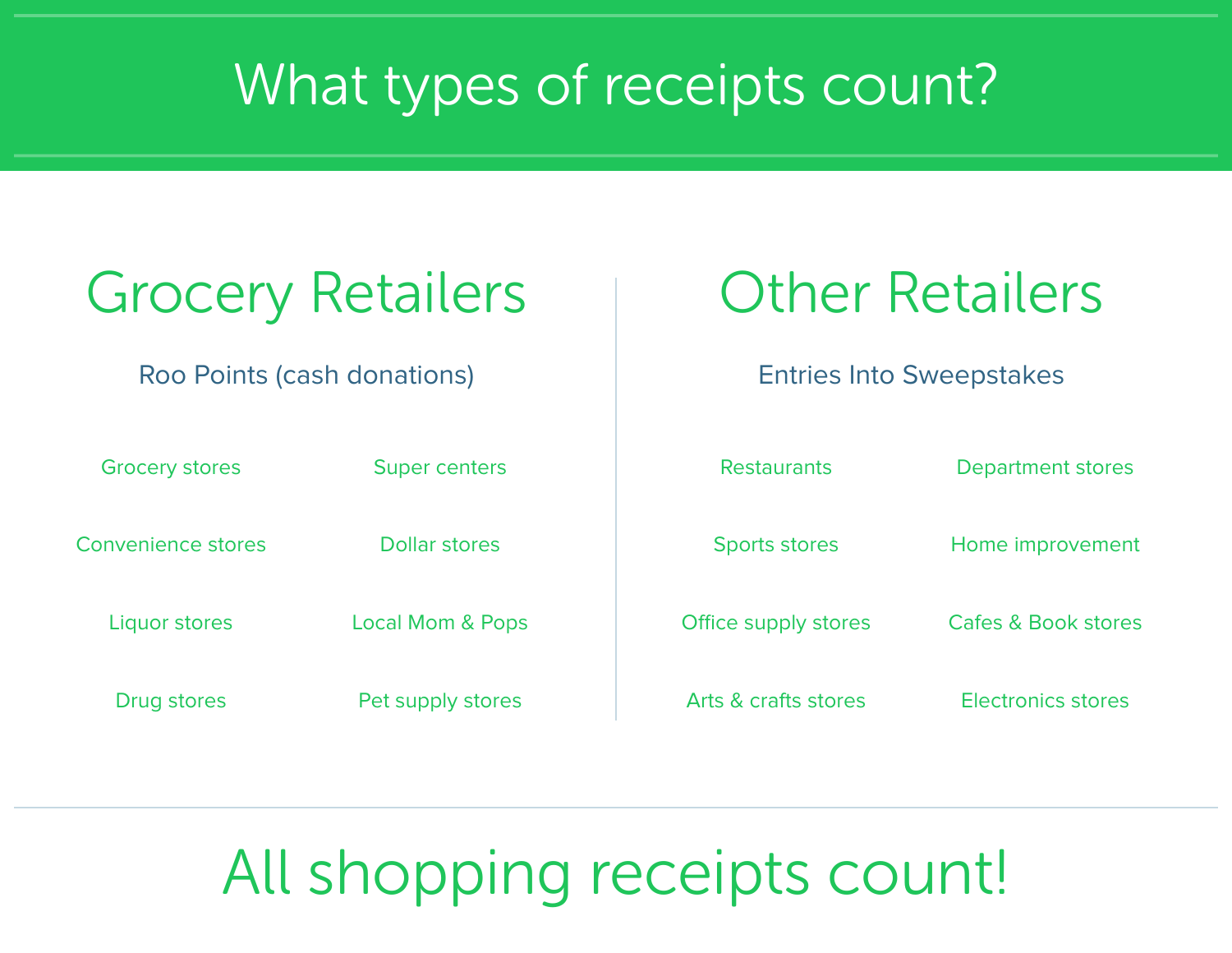#### Grade competitions

# & school spirit Raise money

at the same time!

School fundraising shouldn't just be easy, it should be fun. Now teachers, students and parents can easily track their grade's progress on the Grade Competition Leaderboard in the Shoparoo app!

Pro tip: Throw a popcorn party for the leading grade each month!

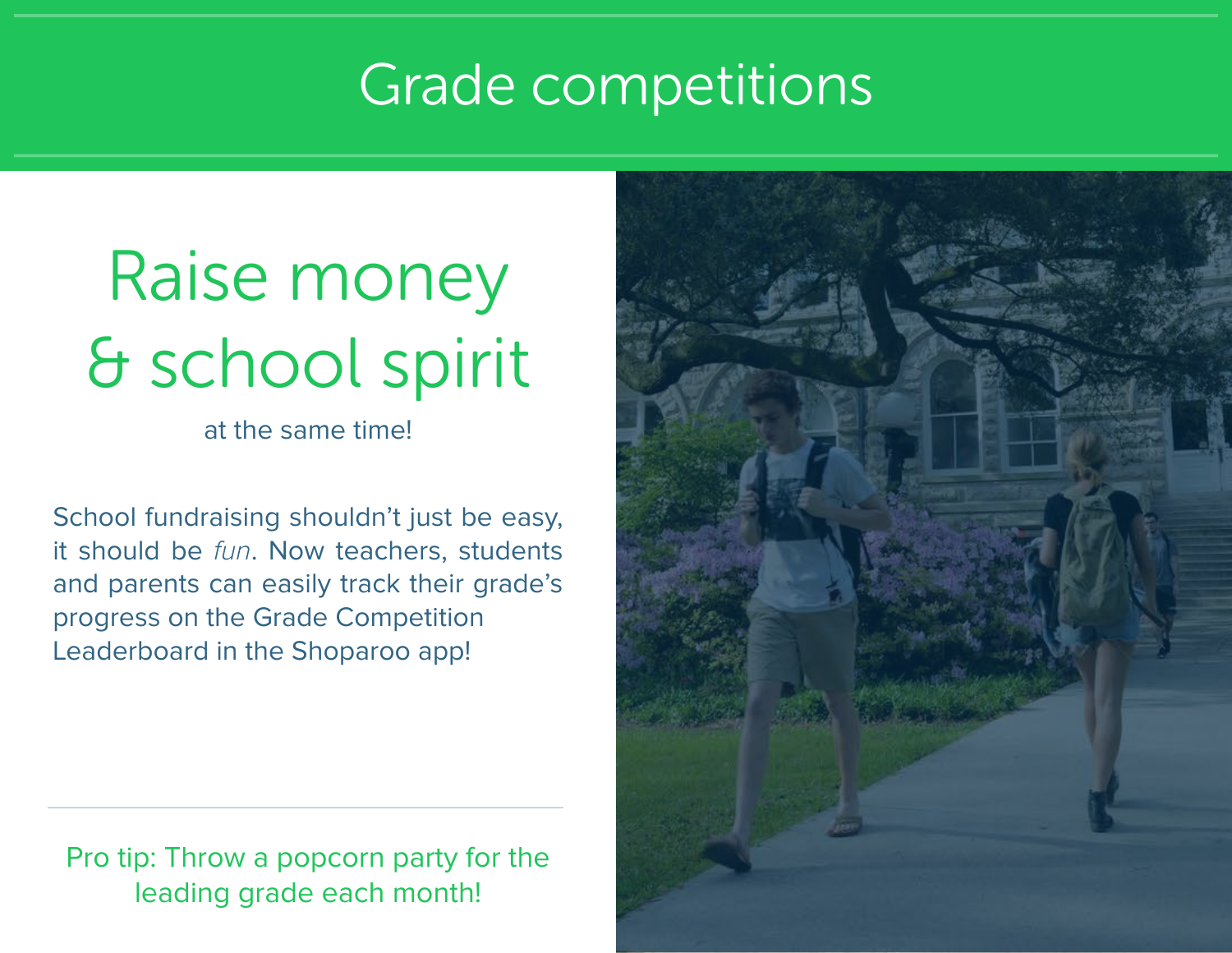#### Common Questions

#### How much money can we earn with Shoparoo?

There is no limit to how much a school can earn with Shoparoo - schools with just 40 active supporters are earning around \$1,000 every year! The key is to spread the word to get as many parents, grandparents and teachers on board as we can. Over 10,000 schools across the U.S. are earning hassle-free donations from Shoparoo every year, and we can join them!

How is Shoparoo different from other school fundraising programs?

With Shoparoo, there's nothing to buy, sell, collect, count or mail-in. No labor-intensive coordinating for parents or the PTA/PTO. No sending kids selling candy bars door to door. Earn donations for receipts from any store, for any product. It is truly easy, free fundraising!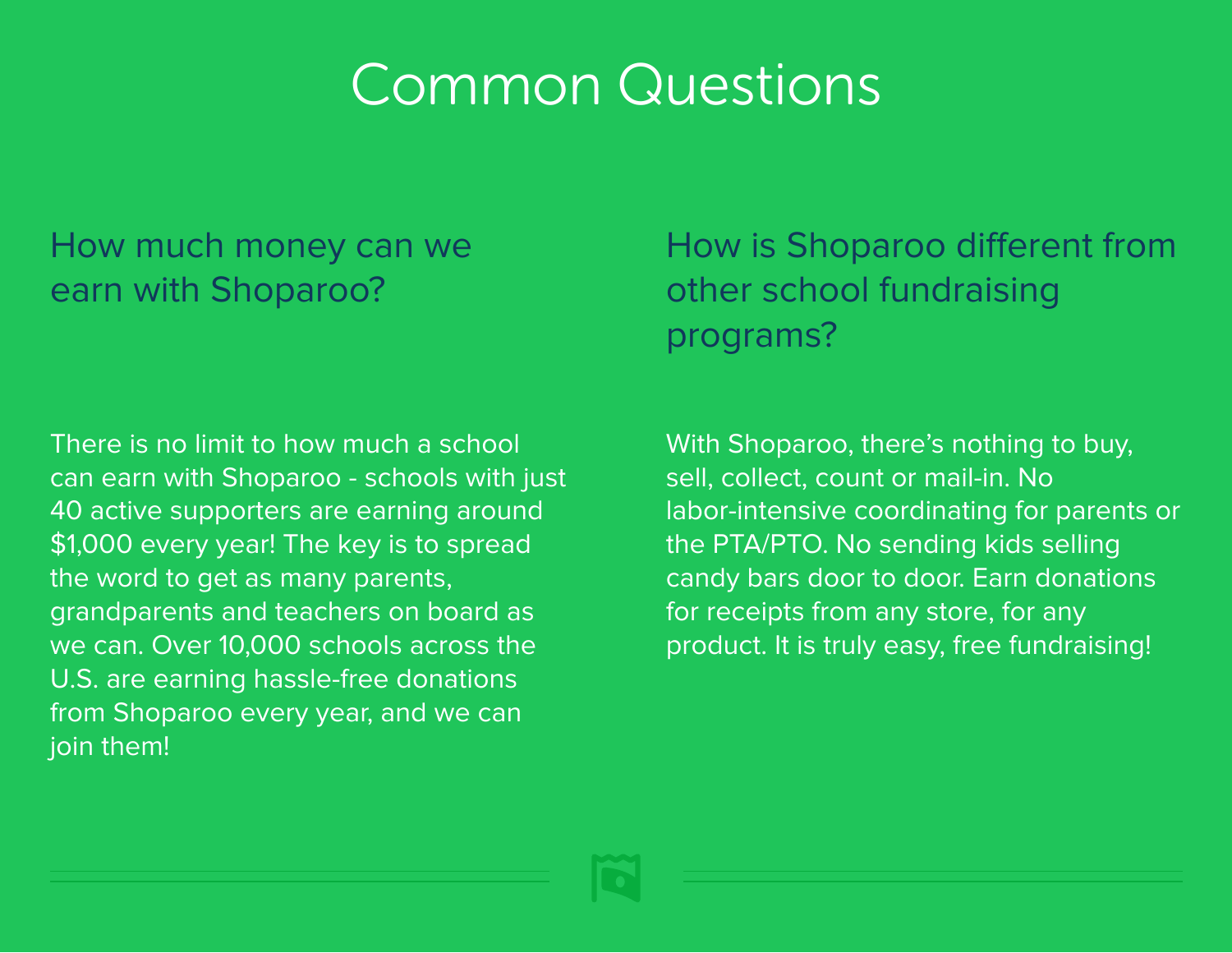#### Common Questions

How can Shoparoo afford to make these donations? Is it a scam?

Shoparoo was created by former teachers and retail industry executives who found a cool way of matching schools' need for financial support with major brands' need for market research. Big companies pay Shoparoo for these reports, and that's how they are able to pass these earnings on to schools.

Where does the information from the receipts go? Is Shoparoo safe?

Shoparoo is 100% safe. The information from all Shoparoo users' receipts is made completely anonymous and used in market research reports. Shoparoo does not request personal information such as credit card numbers or phone numbers. (Retailer receipts already mask this information.)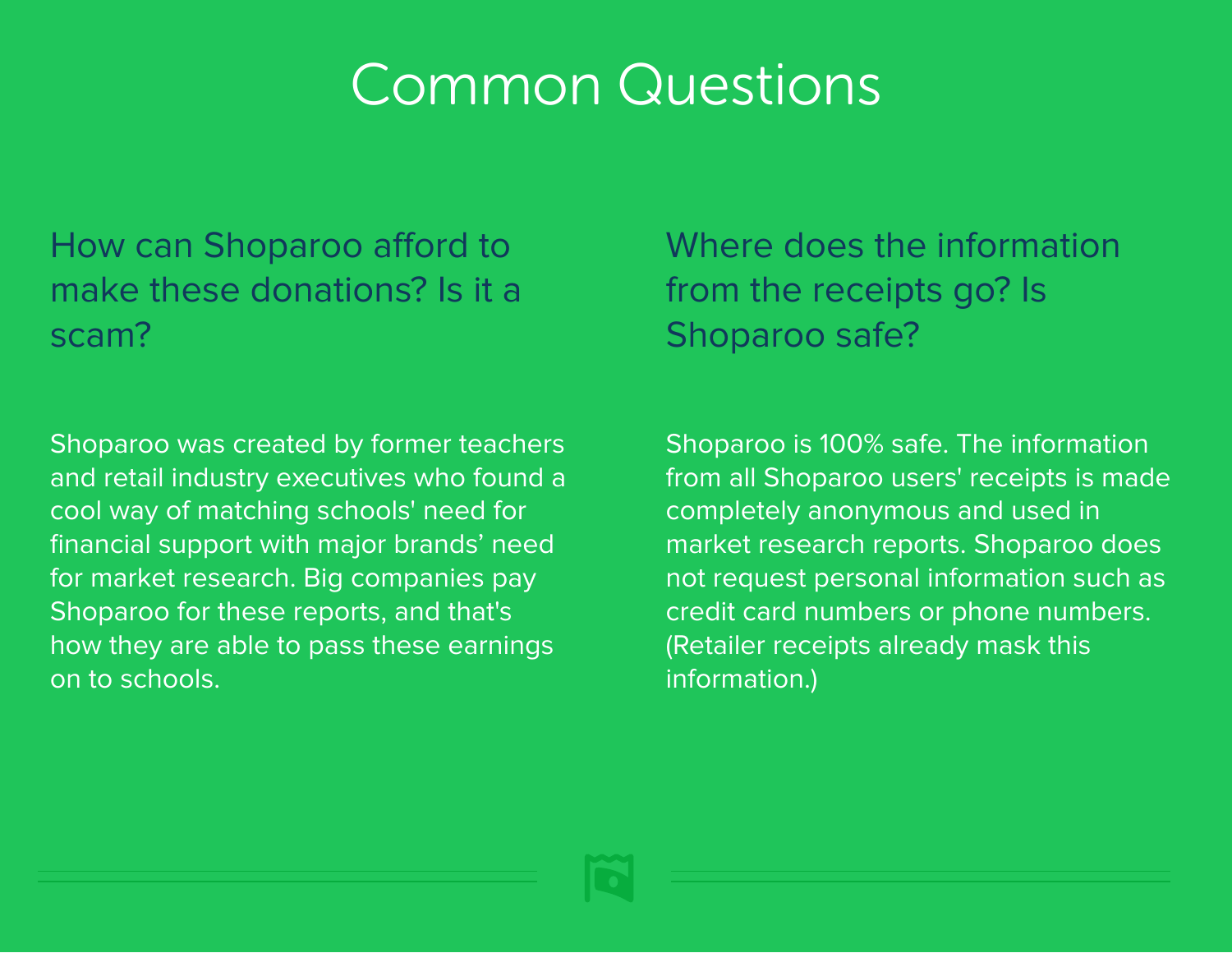#### There are so many fundraisers out there.

Why Shoparoo?

Hassle-free Just shop, snap and earn our way to money for our school.

Different No more cutting, collecting, or selling door-to-door.

Fun Grade Competitions are a proven way to raise money and school spirit simultaneously.

Effective Over 7,000 schools nationwide are using Shoparoo to earn thousands.

For everyone From PTA/PTO members to teachers, students, parents, and<br>For everyone and everyone loves using Shaparool grandparents...anyone and everyone loves using Shoparoo!